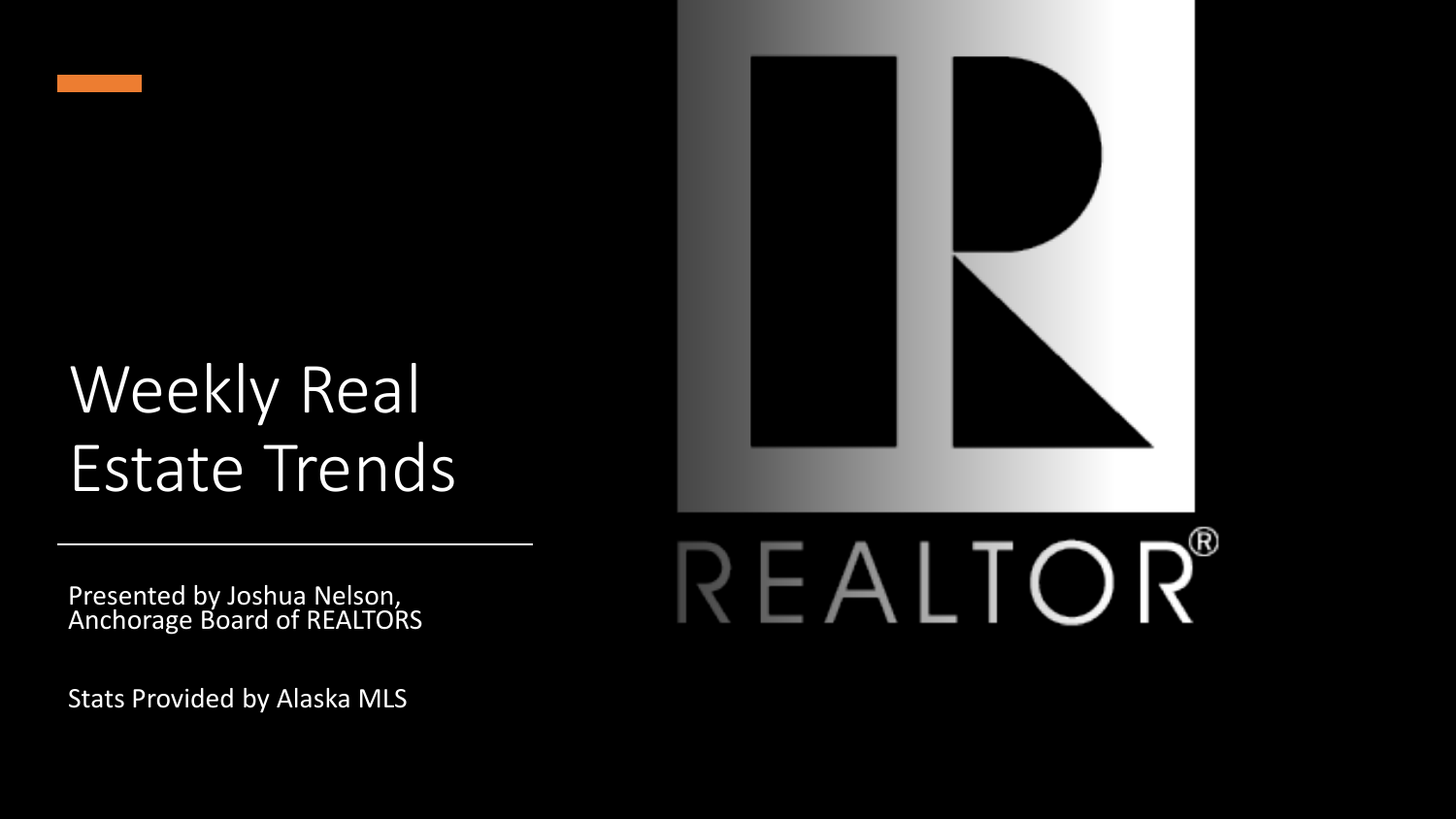## Year of Year | Market Snapshot

|               |      | <b>MOA - New Property Listings</b> |      |          |
|---------------|------|------------------------------------|------|----------|
|               | 2018 | 2019                               | 2020 | YOY      |
| $3/1 - 3/7$   | 125  | 116                                | 117  | $-0.86%$ |
| $3/8 - 3/14$  | 116  | 98                                 | 109  | 11.22%   |
| $3/15 - 3/21$ | 131  | 101                                | 101  |          |
| $3/22 - 3/28$ | 130  | 124                                | 88   | $-29%$   |
| $3/29 - 4/4$  | 113  | 137                                | 91   | -33%     |
| $4/5 - 4/11$  | 141  | 138                                | 74   | $-46.38$ |
| $4/12 - 4/18$ | 126  | 125                                | 78   | $-37.6$  |
| 4/19-4/25     | 144  | 131                                | 87   | $-33.59$ |
| $4/26 - 5/2$  | 151  | 147                                | 120  | -18.37   |
| $5/3 - 5/9$   | 181  | 157                                | 156  | $-0.64$  |
| $5/10-5/16$   | 156  | 140                                | 132  | -5.7     |
| $5/17 - 5/23$ | 131  | 121                                | *79  |          |
| $5/24 - 5/30$ | 135  | 127                                |      |          |
| $5/31 - 6/6$  | 145  | 152                                |      |          |
|               |      |                                    |      |          |

|               | <b>MOA - New Property Listings</b> |      |       |          | <b>MOA - Pending Transactions</b> |      |      |       | <b>MOA - Closed Transactions</b> |               |      |      |       |            |
|---------------|------------------------------------|------|-------|----------|-----------------------------------|------|------|-------|----------------------------------|---------------|------|------|-------|------------|
|               | 2018                               | 2019 | 2020  | YOY      |                                   | 2018 | 2019 | 2020  | YOY                              |               | 2018 | 2019 | 2020  | <b>YOY</b> |
| $3/1 - 3/7$   | 125                                | 116  | 117   | $-0.86%$ | $3/1 - 3/7$                       | 86   | 98   | 82    | $-16.33%$                        | $3/1 - 3/7$   | 56   | 44   | 82    | 86.36%     |
| $3/8 - 3/14$  | 116                                | 98   | 109   | 11.22%   | $3/8 - 3/14$                      | 98   | 81   | 97    | 19.75%                           | $3/8 - 3/14$  | 62   | 56   | 67    | 19.65      |
| $3/15 - 3/21$ | 131                                | 101  | 101   |          | $3/15 - 3/21$                     | 70   | 89   | 83    | $-6.74%$                         | 3/15-3/21     | 65   | 73   | 79    | 8.22       |
| $3/22 - 3/28$ | 130                                | 124  | 88    | $-29%$   | $3/22 - 3/28$                     | 97   | 103  | 75    | $-27.18%$                        | $3/22 - 3/28$ | 54   | 53   | 76    | 43.4       |
| $3/29 - 4/4$  | 113                                | 137  | 91    | $-33%$   | $3/29 - 4/4$                      | 100  | 94   | 51    | $-45.74%$                        | $3/29 - 4/4$  | 86   | 75   | 79    | 5.3        |
| $4/5 - 4/11$  | 141                                | 138  | 74    | $-46.38$ | $4/5 - 4/11$                      | 117  | 121  | 66    | $-45.45%$                        | $4/5 - 4/11$  | 54   | 71   | 59    | $-16.9$    |
| $4/12 - 4/18$ | 126                                | 125  | 78    | $-37.6$  | $4/12 - 4/18$                     | 99   | 108  | 73    | $-32.41%$                        | $4/12 - 4/18$ | 80   | 59   | 66    | 11.86      |
| 4/19-4/25     | 144                                | 131  | 87    | $-33.59$ | $4/19-4/25$                       | 119  | 89   | 70    | $-21.35%$                        | 4/19-4/25     | 67   | 56   | 51    | $-8.93$    |
| $4/26 - 5/2$  | 151                                | 147  | 120   | $-18.37$ | $4/26 - 5/2$                      | 113  | 105  | 99    | $-5.71%$                         | $4/26 - 5/2$  | 92   | 85   | 73    | $-14.12$   |
| $5/3 - 5/9$   | 181                                | 157  | 156   | $-0.64$  | $5/3 - 5/9$                       | 96   | 114  | 112   | $-1.75%$                         | $5/3 - 5/9$   | 75   | 72   | 65    | $-9.72$    |
| $5/10 - 5/16$ | 156                                | 140  | 132   | $-5.7$   | $5/10-5/16$                       | 93   | 115  | 124   | 7.83%                            | 5/10-5/16     | 63   | 69   | 47    | $-31.88$   |
| 5/17-5/23     | 131                                | 121  | $*79$ |          | $5/17 - 5/23$                     | 116  | 109  | $*71$ |                                  | 5/17-5/23     | 73   | 88   | $*32$ |            |
| $5/24 - 5/30$ | 135                                | 127  |       |          | $5/24 - 5/30$                     | 89   | 109  |       |                                  | 5/24-5/30     | 85   | 80   |       |            |
| $5/31 - 6/6$  | 145                                | 152  |       |          | $5/31 - 6/6$                      | 123  | 114  |       |                                  | $5/31 - 6/6$  | 108  | 98   |       |            |
|               |                                    |      |       |          |                                   |      |      |       |                                  |               |      |      |       |            |

| <b>MOA - Closed Transactions</b> |      |      |      |          |  |
|----------------------------------|------|------|------|----------|--|
|                                  | 2018 | 2019 | 2020 | YOY      |  |
| $3/1 - 3/7$                      | 56   | 44   | 82   | 86.36%   |  |
| $3/8 - 3/14$                     | 62   | 56   | 67   | 19.65    |  |
| $3/15 - 3/21$                    | 65   | 73   | 79   | 8.22     |  |
| $3/22 - 3/28$                    | 54   | 53   | 76   | 43.4     |  |
| $3/29 - 4/4$                     | 86   | 75   | 79   | 5.3      |  |
| $4/5 - 4/11$                     | 54   | 71   | 59   | $-16.9$  |  |
| $4/12 - 4/18$                    | 80   | 59   | 66   | 11.86    |  |
| $4/19 - 4/25$                    | 67   | 56   | 51   | $-8.93$  |  |
| $4/26 - 5/2$                     | 92   | 85   | 73   | $-14.12$ |  |
| $5/3 - 5/9$                      | 75   | 72   | 65   | $-9.72$  |  |
| $5/10-5/16$                      | 63   | 69   | 47   | $-31.88$ |  |
| $5/17 - 5/23$                    | 73   | 88   | *32  |          |  |
| $5/24 - 5/30$                    | 85   | 80   |      |          |  |
| $5/31-6/6$                       | 108  | 98   |      |          |  |
|                                  |      |      |      |          |  |

2018 Stats provided for further reference. Not calculated in YOY percentage.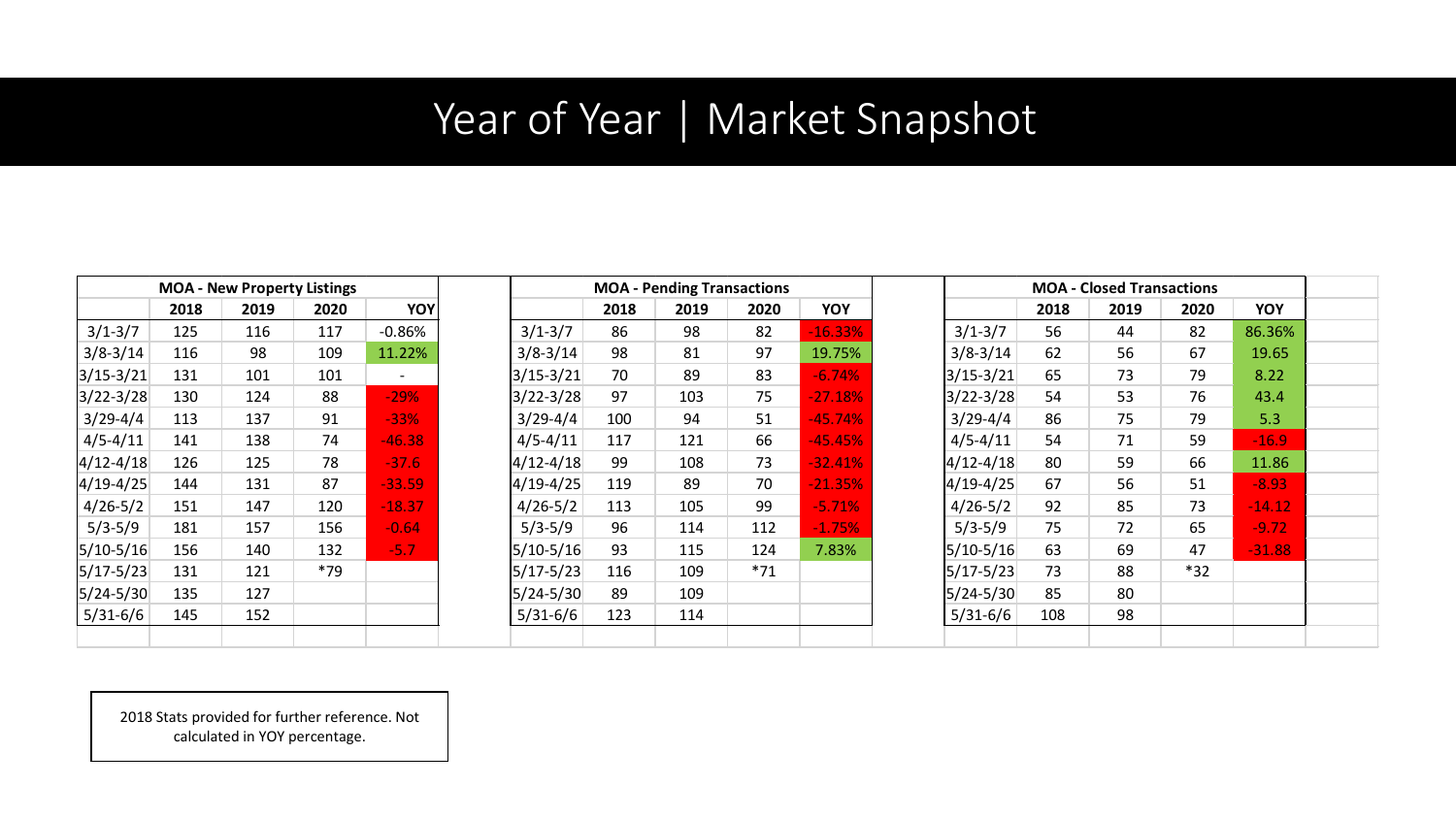

## Weekly Trend Report- Residential and Condominium







This representation is based in whole or in part on data supplied by, and to the Subscribers of Alaska Multiple Listing Service, Inc.(AK MLS). AK MLS does not guarantee nor is it in any way responsible for its accuracy. Data maintained by AK MLS is for its own use<br>and may not reflect all real eatate activity in the market.